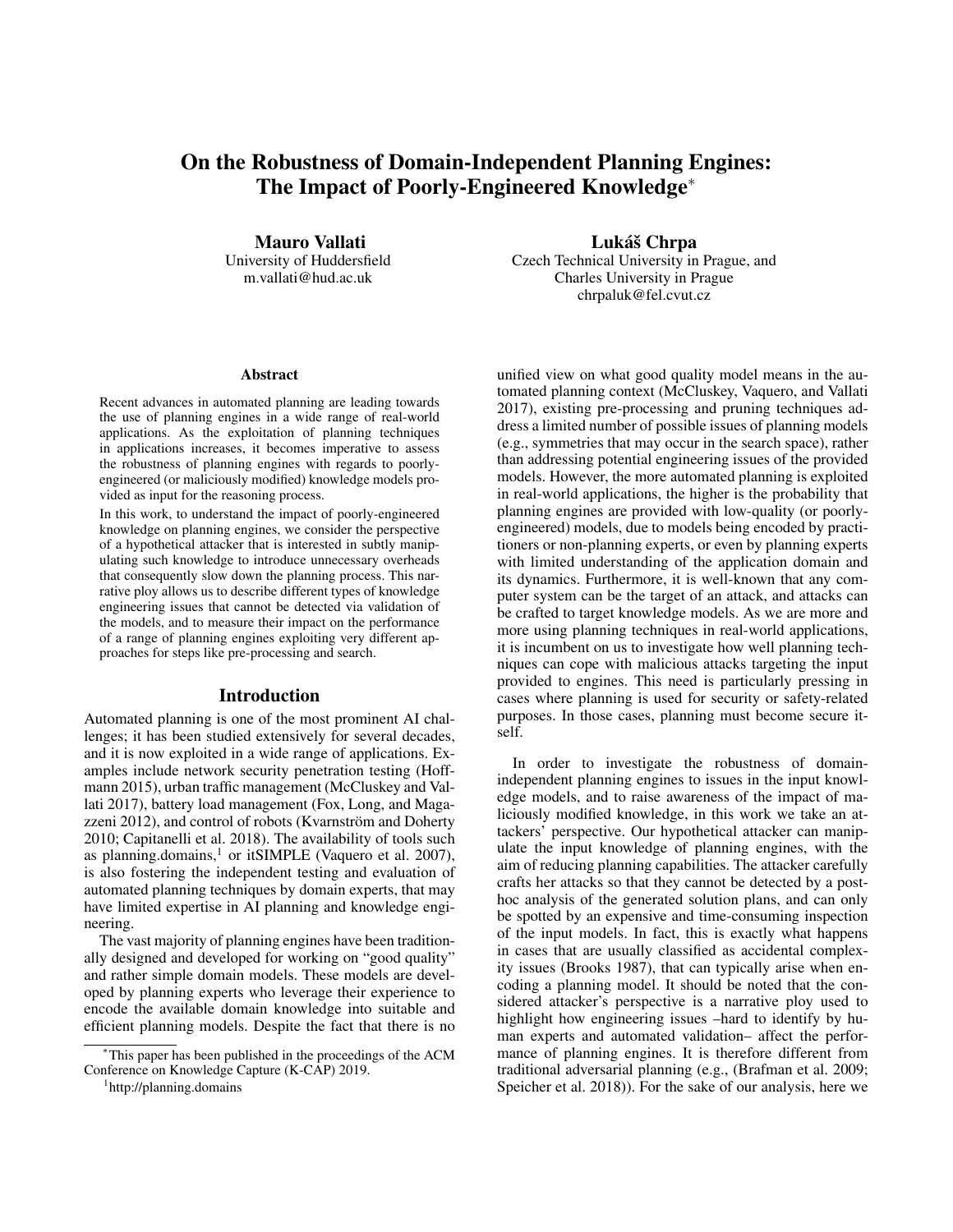assume that the defender is *unaware* of the attacker and of her goals. In that, if we have to draw a parallel with other AI areas, our narrative settings can be seen as more similar to adversarial machine learning (Laskov and Lippmann 2010): the only way to address (potential) attacks is by improving the robustness of the exploited planning engines.

As additional contributions, we describe and empirically evaluate two techniques that –by manipulating either the problem or the domain model files by adding dummy objects or operators– can be used to degrade the performance of state-of-the-art domain-independent planning engines. Whereas the introduced attack techniques are easy to perform, and can be easily happen as the result of a poor engineering process, their impact on performance of planning engines can be considerable.

While taking an attacker's perspective and provide suggestions to reduce performance may seem counterproductive, we believe that learning the weaknesses of current planning engines is the only way to fix them in the future. In fact, the main aim of this work is to raise awareness of the sensibility of existing planning engines to seemingly unimportant issues of knowledge models, and advocate for the development of more robust techniques for performing planning and for better tools for supporting the knowledge engineering of future models.

# Automated Planning

Automated planning deals with finding a (partially or totally ordered) sequence of actions transforming the environment from some initial state to a desired goal state (Ghallab, Nau, and Traverso 2004). In the classical representation, the environment is represented by first-order logic *predicates*. *States* are defined as sets of grounded predicates (atoms). A *planning operator*  $o = (name(o), pre(o), eff^-(o), eff^+(o))$ is specified such that  $name(o) = op_name(x_1, \ldots, x_k)$ (*op\_name* is a unique operator name and  $x_1, \ldots, x_k$  are variable symbols (parameters) appearing in the operator), *pre*(o) is a set of predicates representing the operator's preconditions, *eff*<sup>−</sup>(o) and *eff*+(o) are sets of predicates representing the operator's negative and positive effects. *Actions* are grounded instances of planning operators. An action  $a = (pre(a), eff^-(a), eff^+(a))$  is *applicable* in a state s if and only if  $pre(a) \subseteq s$ . Application of a in s (if possible) results in a state  $(s \, \, \cdot \, \text{eff}^-(a)) \cup \text{eff}^+(a)$ .

In classical planning, a *domain model* is specified via sets of predicates and planning operators. A *problem model* (or problem instance) is specified via objects (that are substituted for free variables in predicates and operators), an initial state and a set of goal atoms. A *planning task* consists of a domain model and a problem instance. A *solution plan* for a planning task is a sequence of actions such that a consecutive application of the actions in the plan (starting in the initial state) results in a state that in which all the goal atoms are true.

When using the dominant family of planning knowledge representation languages – PDDL (Mcdermott et al. 1998), the planning domain model and problem instance are provided to planning engines as two different files, and the same

domain model is used for a class of problem instances.

The classical planning model can be extended, in order to handle a wider range of constraints and increase expressiveness. For instance, this is the case in Temporal Planning, where actions have a duration (in this case PDDL 2.1 can be used for encoding). Uncertainty Planning studies cases in which the environment is not fully observable and effects are non-deterministic. A further extension is named PDDL+ (Fox and Long 2006), which contains constructs to define hybrid domains, including processes and events. On this matter, the interested reader is referred to Ghallab, Nau, and Traverso (2004) and Geffner and Bonet (2013).

# Formalisation

Given our attacker's perspective, the idea lies in modifying domain models and/or problem instances in such a way that they still allow to produce correct solution plans, with regards to the original models, while reducing the performance of planning engines by introducing additional (and unnecessary) overheads. In other words, the aim of the attacker is to make the model harder for planning engines rather than damaging the plan, making tasks unsolvable, or terminating the engines. As it is apparent, the depicted attacker's behaviour can in fact be the result of a poor knowledge engineering process. Instead of attacks, they can be accidental complexity issues. Particularly, those that are the hardest to be spotted, due to the fact that generated plans are valid and do not present easily recognisable oddities.

Technically speaking, the modified planning task must not generate different solution plans than the original task. We define two relations between planning tasks, *plan equivalence* and *plan dominance*, that refer to whether two tasks generate the same set of solution plans or one task (the original, in this case) generates a superset of solution plans of the other task respectively.

Definition 1. Let P and P' be planning tasks. We say that P *and* P <sup>0</sup> *are plan equivalent if for each sequence of actions* π *it is the case that*  $\pi$  *is a solution plan of*  $P$  *if and only if*  $\pi$  *is a solution plan of* P 0 *. We also say that* P *is plan dominant over* P 0 *if for each sequence of actions* π *it is the case that*  $\pi$  is a solution plan of  $P'$  if  $\pi$  is a solution plan of P.

If the attacker provides a modified planning task such that the original task is plan dominant over it, then the solution plans generated from the modified tasks are correct with respect to the original task. On the other hand, such plans might have an odd structure, that could attract attention and thus reveal attacker's interference (or to notice knowledge engineering issues in the models). For example, in a simple logistic domain where trucks are delivering packages between different locations, a planning task can be encoded in such a way that only one truck can be used to deliver packages (leaving the other trucks unused). Assuming there are no restrictions for where a specific truck can go or what packages they can load, the original task (using all the trucks) is plan dominant over the modified task (using only one truck). However, "one-truck" plans because of their unusual structure could, very likely, attract attention and thus being quickly fixed by an expert of the domain. Hence, the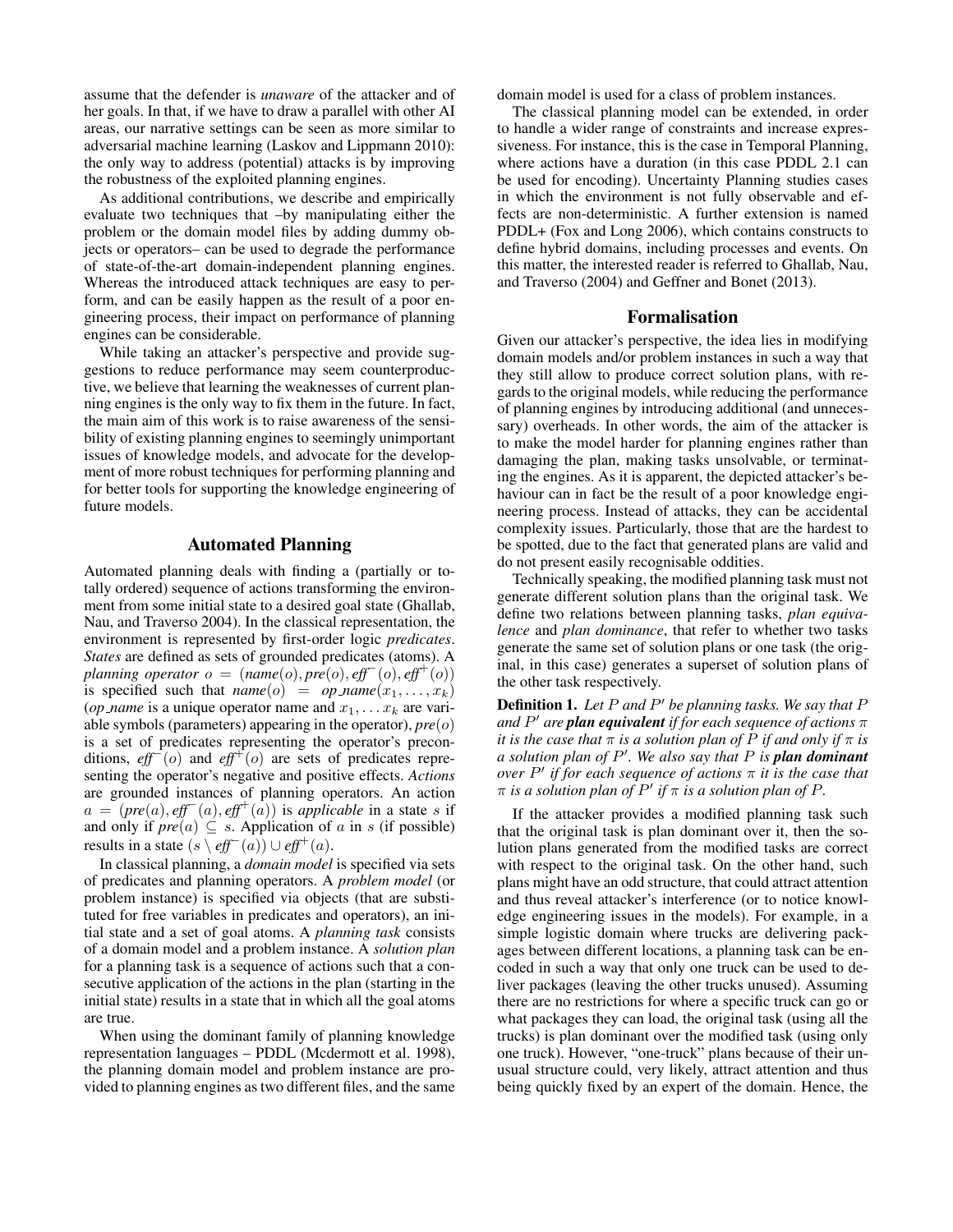modified task should be plan equivalent or "close" to it. Since the notion of being "close" to plan equivalence or, in other words, a "small" plan dominance cannot be reasonably quantified (as the set of solution plans is typically infinite), we will hereinafter stick to the notion of plan equivalence.

Given a planning task  $P$ , the attacker provides a planning task  $P'$  such that  $\overline{P}$  and  $P'$  are plan equivalent while maximising the chance that a planning engine, or a class of engines: (i) needs more CPU time for solving  $P'$  than for solving  $P$ ; (ii) by solving  $P'$  instead of  $P$  a lower quality solution is returned. On top of that, the modification should be rather small as larger modifications could reveal attacker's interference.

In the remainder of this work, in order to analyse and formalise two classes of knowledge engineering issues that can typically arise during the encoding of knowledge under the form of planning tasks, we focus on: changes in the objects that are named in the problem knowledge model, and the encoding of operators that are not useful for the considered application domain.

# Problem Models: Increasing the Number of **Objects**

One typical example of hard-to-spot issues of a planning task that can make it less amenable for existing planning engines, is the presence of useless objects listed in the problem instance specification. The following condition ensures that the modified task (by adding objects, without modifying the initial and goal states) is plan equivalent with the original one.

Condition 1. *For each operator* o *defined in the domain model, it is the case that for each parameter* x *of* o *there exists a predicate*  $p \in pre(o)$  *such that* p *contains* x.

The useless objects are not involved in the initial and in the goal states of the modified task, as we are considering objects that are not actually part of the "original" problem model. Condition 1 ensures that an atom (grounded predicate) involving an object can only be added (by some operator) if some other atom involving the object is true (otherwise the operator is not applicable).

When considering object types (i.e., the "typed STRIPS" representation) it is possible to add objects of a given type if Condition 1 is met for all operators' parameters involving that type.

In large planning instances, which are common in realworld planning applications, useless objects can be easily confused with actual useful objects if they follow the naming convention used in the problem model.

As it should be apparent, most of the state-of-the-art pruning techniques exploited in planning engines are able to identify that the described added objects are not relevant for solving the considered planning task. In that, the impact of such object on the engines' performance is nullified during the search step. However, such analysis is usually done after the first grounding step, when all the operators and predicates are grounded in order to create the data structures needed by the search phase. Therefore, this potential issue of the problem model mainly targets the grounding step, and

```
(:action inapplicable-drop
:parameters
 (?r - robot ?obj - object ?room - room ?g - gripper)
:precondition (and (carry ?r ?obj ?g)
               (at ?obj ?room)
               (at-robby ?r ?room))
:effect (and (free ?r ?g)
        (at ?obj ?room)
        (not (carry ?r ?obj ?g)))))
```
Figure 1: An example of an inapplicable dummy operator from the Gripper domain model. The operator is obtained by adding an additional precondition (at ?obj ?room), that is in a mutex relationship with (carry ?r ?obj ?g).

it has the potential of slowing down planning engines by increasing the size of the grounded problem.

# Domain Models: Dummy Operators

With regards to domain models, a possibility for an engineering issue that is hard to spot is the presence of dummy planning operators in the original models. In order to comply with the relation of plan equivalence, the attacker can add only operators whose instances cannot be present in any solution plan. Instances of such dummy operators must either be inapplicable at any point, or their application must lead to dead-ends. Intuitively, the former type of dummy operators is easier to prune, and therefore can slow down only the grounding process of a planning engine. Dead-ends dummy operators are much harder to prune, and hence they can slow down the search process as well.

**Inapplicable Dummy Operators** For an action  $a$  (a grounded planning operator), it is the case that  $a$  is never applicable if its precondition cannot be satisfied in any reachable state, i.e., there does not exist a sequence of actions whose consecutive application in the initial state results in a state in which all atoms from *pre*(a) are true. One of the cases in which  $a$  is never applicable is when atoms  $p_q, q_q \in pre(a)$  are *mutex*, i.e.,  $p_q$  and  $q_q$  cannot be both true in any reachable state.

Generalising the notion of mutexes for (ungrounded) predicates, we say that predicates  $p$  and  $q$  are mutex with respect to substitutions  $\Theta$ ,  $\Omega$  if and only if for all grounded instances of  $\Theta(p)$  and  $\Omega(q)$  it is the case that they are mutex. Practically speaking,  $\Theta$  and  $\Omega$  are used to unify corresponding predicates' variables. For example, let us consider the Gripper domain, where a robot with two grippers is required to move balls between different rooms. A ball can be either placed at some location, or being carried by a robotic gripper. Hence, predicates (at ?ball ?loc) and (carry ?robot ?ball ?gripper) are mutex (the variable ?ball is unified). An example of an inapplicable dummy operator for the Gripper domain is shown in Figure 1.

While there exist techniques being able to identify mutexes (for instance, the Fast Downward framework (Helmert 2006) includes a very effective approach), a simplistic way how to identify (some) mutexes is to analyse planning operators defined in the domain model.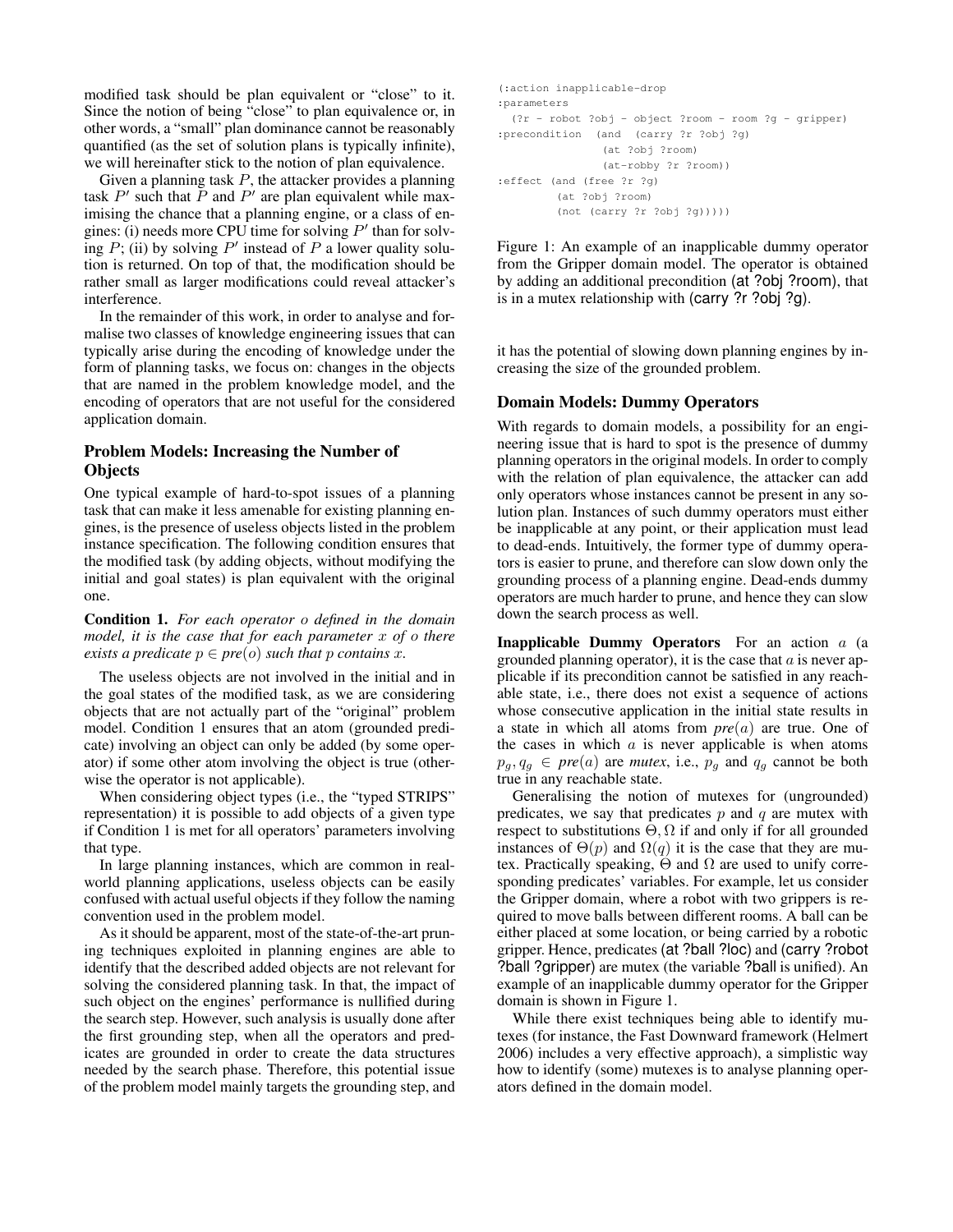```
(:action opposing-drop
:parameters
 (?r - robot ?obj - object ?room - room ?g - gripper)
:precondition (and (carry ?r ?obj ?g)
               (at-robby ?r ?room))
:effect (and (free ?r ?g)
        (not (carry ?r ?obj ?g)))))
(:action opposing-move-drop
:parameters
 (?r - robot ?obj - object ?f ?to - room ?g - gripper)
:precondition (and (carry ?r ?obj ?g)
              (at-robby ?r ?f))
:effect (and (at-robby ?r ?to)
        (not (at-robby ?r ?f))
         (free ?r ?g)
         (not (carry ?r ?obj ?g))))
```
Figure 2: Examples of dead-end dummy operators from the Gripper domain model. The top operator represents a deadend dummy operator obtained by removing the atom (at ?obj ?room). The bottom operator is obtained in a similar way, but is then combined with the move operator to increase the grounded size of the planning task, and to make the operator more likely to be selected by planning engines.

Given predicates  $p, q$  and unifying substitutions  $\Theta, \Omega$  we say that p, q are *mutex* with respect to  $\Theta$ ,  $\Omega$  if: for all operators o there exists a renaming substitution  $\Psi$  such that  $\Psi$  renames all variables of  $\sigma$  it is the case that  $\sigma$  has at most one variant of p, or q respectively, in *eff*<sup>−</sup>(o) and  $eff^+(o), \Omega(q) \in eff^+(\Psi(o))$  (or  $\Theta(p) \in eff^+(\Psi(o))$ ) implies  $\Theta(p) \in pre(\Psi(o)) \cap eff^{-}(\Psi(o)) \setminus eff^{+}(\Psi(o))$  (or  $\Omega(q) \in pre(\Psi(o)) \cap \text{eff}^-(\Psi(o)) \setminus \text{eff}^+(\Psi(o))$ , and there do not exist grounded instances of  $\Theta(p)$  and  $\Omega(q)$  being both present in the initial state.

If the following condition is met, then no instance of the dummy operator  $\sigma$  is applicable at any point of the planning process.

Condition 2. *For some predicates* p *and* q *(defined in the domain model) that are mutex with respect to substitutions*  $\Theta$ ,  $\Omega$  *it is the case that*  $\Theta(p)$ ,  $\Omega(q) \in pre(o)$ *.* 

Additional preconditions and effects for the dummy operator can be random or completely meaningless, but involving predicates defined in the domain model. This is typically the case of models that are incrementally generated using simple tools such as a text editor, where changes to some part of the model are not reflected in the rest of it. Of course, for the sake of our attacker's perspective, instead of random generation, it is also possible to generate macrooperators, by incorporating in the dummy operator parameters, preconditions, and effects of suitable existing operators from the considered domain model. According to Condition 2, instances of the dummy operator are inapplicable in all reachable states (regardless of additional preconditions and effects) and thus cannot be part of any solution plan. Hence, a task modified by adding such a dummy operator (or more such dummy operators) is plan equivalent with the original task.

Dead-end Dummy Operators Dead-end states are those states from which a goal state is no longer reachable. Actions whose application always leads to dead-end states cannot be a part of any solution plan. For example, in the Gripper domain, if some (dummy) action "removes" a ball from the environment (i.e., the ball is not at any location as well as the ball is not carried by any gripper –the ball cannot be used anymore), then applying such an action leads to a dead-end state (assuming that we require the ball to be placed in some location in the goal).

With (ungrounded) operators we must ensure that all their instances when applied lead to dead-end states. The objecterasing strategy can be applied if a goal is defined for each object of a given class (e.g. all balls have to be placed somewhere).

If atoms  $p_q$  and  $q_q$  are mutex they can be both false. However, in some cases either  $p_q$  or  $q_q$  must be present in each reachable state. We say that predicates p and q *alternate* with respect to  $\Theta$ ,  $\Omega$  if they are mutex (with respect to  $\Theta$ ,  $\Omega$ ) and for each operator  $o$  there exists a renaming substitution  $\Psi$ such that  $\Omega(q) \in \text{eff}^-(\Psi(o))$  (or  $\Theta(p) \in \text{eff}^-(\Psi(o))$ ) implies  $\Theta(p) \in \text{eff}^+(\Psi(o))$  (or  $\Omega(q) \in \text{eff}^+(\Psi(o))$ ).

If the following condition is met, then application of each instance of a dummy operator o leads to a dead-end state.

Condition 3. Let p and q alternate with respect to  $\Theta$ ,  $\Omega$ . *Let* x be an parameter (variable symbol) that both  $\Theta(p)$  and  $\Omega(q)$  *share. For each object of type of* x *an instance of* q *is present in the goal, it is the case that*  $\Theta(p) \in \text{eff}^-(o) \cap \text{pre}(o)$ *while*  $\Omega(q) \notin \text{eff}^+(o)$ .

Another object-erasing possibility is to delete atoms that cannot be re-achieved but are required to achieve goals. We say that a predicate q *strictly requires* a predicate p with respect to  $\Theta$ ,  $\Omega$  if for each operator o there exists a renaming substitution  $\Psi$  such that  $\Omega(q) \in \text{eff}^+(\Psi(o))$  implies  $\Theta(p) \in pre(\Psi(o)).$ 

If the following condition is met, then application of each instance of a dummy operator o leads to a dead-end state.

**Condition 4.** Let q strictly require p with respect to  $\Theta$ ,  $\Omega$ . *Let* x be an parameter (variable symbol) that both  $\Theta(p)$  and  $\Omega(q)$  *share. For each object of type of* x *an instance of* q *is present in the goal and there is no operator* o <sup>0</sup> *and a renam-* $\int$ *ing substitution*  $\Psi$  *such that*  $\Theta(p) \in \text{eff}^+(\Psi(o'))$  *it is the case that*  $\Theta(p) \in \text{eff}^-(o)$  *while*  $\Omega(q) \notin \text{eff}^+(o)$ *.* 

Analogously to the previous case, additional preconditions and effects for the dummy operator can be random (considering the predicates defined in the domain model), or by incorporating existing operators of the model, as long as Condition 3 or 4 is satisfied. Again, both cases can be the result of a poor knowledge engineering process, for instance due to incremental modifications done via a text editor to existing models. Both conditions ensure that if an instance of the dummy operator is applied, then a dead-end state is reached, since an object that has to be in a certain goal state has been erased from the environment. Figure 2 shows two examples of dead-end dummy operators for the Gripper domain, where the ball object is erased from the environment. The top operator is obtained by removing a single fact from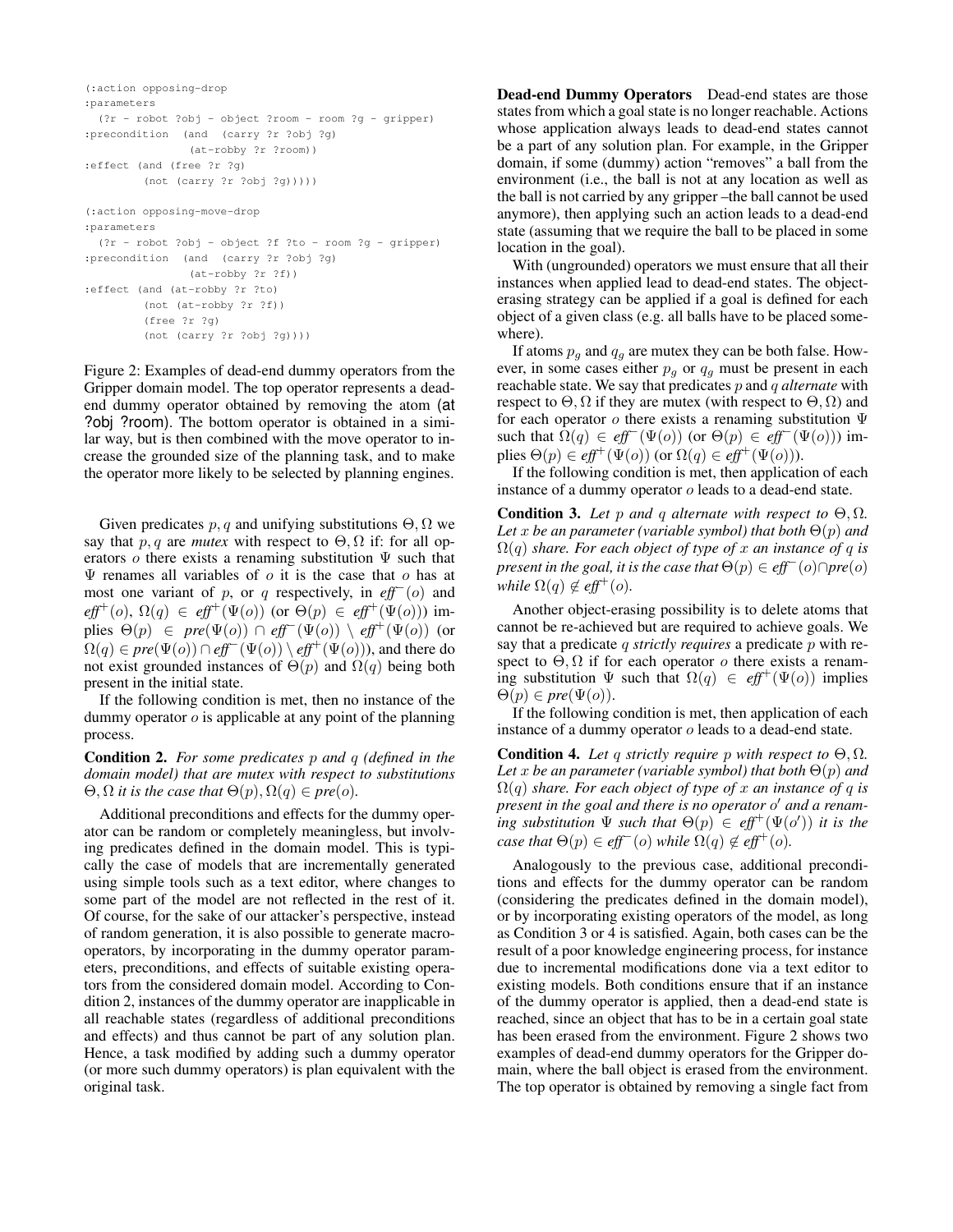the effects of the original drop operator; The bottom operator is obtained by generating a macro-operator that includes the original move operator and the modified drop operator. It should be noted that, for guaranteeing the solvability of planning instances, the original operators are left in the domain model.

# Empirical Analysis

Our experimental analysis aims to evaluate the impact that the engineering issues described in previous sections have on the performance of state-of-the-art planning engines, in order to assess the robustness of the state of the art with regards to such common issues.

We selected five planning engines, based on their performance in the International Planning Competition and/or the use of very different planning approaches: LAMA (Richter and Westphal 2010), Lpg (Gerevini, Saetti, and Serina 2003), Madagascar (Mp) (Rintanen 2014), Probe (Lipovetzky et al. 2014), and Dual-BFWS (Lipovetzky et al. 2018). In particular, the selected planners exploit very different preprocessing approaches, and can therefore provide some useful insights into the impact of the introduced techniques. Furthermore, by considering LAMA and Dual-BFWS, it is possible to evaluate how planners developed on top of, respectively, the Fast Downward (Helmert 2006) and the LAPKT (Ramirez, Lipovetzky, and Muise 2015) frameworks would react to the described attacks.<sup>2</sup>

We focused our study on domains that have been used in International Planning Competitions (IPC), that allows to meet the conditions specified in the previous section, and for which a randomised problem generator is available. The models we chose had at least four operators and, possibly, a large number of predicates. These can represent conditions under which knowledge engineering issues can more easily arise. Selected domains are: Barman, Childsnack, Floortile, Gripper, and Spanner. For each domain, we randomly generated 20 instances.<sup>3</sup>

Experiments were run on a dedicated machine equipped with Intel Xeon 2.50 Ghz processors and Linux operating system. Each run was limited to a single core, 4 GB of RAM, and 300 CPU-time seconds, as in the Agile track of IPCs. All the generated plans have been validated using the VAL tool (Howey, Long, and Fox 2004) on the original domain model and problem instance files. This has been done to check, at least for the generated solutions, that the manipulated models maintain the plan equivalence as defined in Definition 1. In other words, the original flawless model is used as ground truth. Validating against the original model simulates the fact that a formal specification of requirements for an application domain is available, and it can be used to validate the provided knowledge models and their output.

Table 1 shows, in terms of average runtime increase and average increase of grounded atoms, how *increasing the*

*number of objects* of a planning instance affects the performance of the selected planning engines. The table shows the increase of grounded facts after the simplification step, therefore the pruning of non relevant facts has already been performed. In our experiments, the number of objects of each type have been increased by 10%. In cases where less than 10 objects are declared for a considered type, only 1 fictional object is added. In Gripper, objects of type room can be used even if there is no predicate referring to them in the initial state of the problem instance. For this reason, no additional room objects have been added in that domain as this type of objects violates Condition 1 (in all the other cases the object types satisfy Condition 1.).

Results in Table 1 indicate that planning engines can be, in some cases significantly, affected by an attack that artificially increases the number of objects of a planning instance, even if the objects are not relevant for the task to be solved. Among the selected planning engines, Probe is the most robust with regards to this sort of attack. Remarkably, Probe is the only engine that is completely unaffected by the addition of dummy objects in the Floortile domain. LAMA and Mpc are very sensitive to dummy objects added to instances of the Barman domain, while LPG performance is significantly affected in the ChildSnack domain. However, we observed that the increase in the grounded facts does not usually correspond to an increase in the grounded actions taken into account during the search phase. Out of the considered planning engines, only LPG shows a slight increase in grounded actions (+5% in ChildSnack and approximately  $+1\%$  in both Gripper and Spanner). In that, the performance slow down can be attributed to the pre-processing phase and to the larger size of each search state. The behaviour of Dual-BFWS is extremely interesting: despite the fact that no additional facts are grounded, runtime performance can be significantly affected by an increased number of objects in the problem model. We observed that this is due to the fact that adding objects has an impact on the way in which the search space is explored: in many cases, this leads to a larger number of the visited nodes, which is reflected in an increased runtime. On the other hand, counter-intuitively, in some cases this can also boost the performance of the planner, as in Gripper. Our intuition is that the parsing of the additional objects affects the data structure of the planning engine and, despite the fact that the objects are pruned during pre-processing, changes of the data structures affect the subsequent search phase.

In summary, although planning engines actively prune unreachable actions and thus they should identify dummy objects, in about a quarter of cases, the planners are not able to effectively prune all the dummy objects. However, even if the dummy objects are pruned they can still affect the search phase, mostly in a negative way but not necessarily as shown by the Dual-BFWS planning engine in the Gripper domain.

In order to evaluate the impact of dummy operators, let us initially consider those that intuitively should maximise the impact on the planning engine: *dead-end dummy operators*. Results of this evaluation are presented in Table 2. In each domain, a single dummy operator has been generated by merging 2 operators: the one that allows to "erase"

<sup>&</sup>lt;sup>2</sup>It should be noted that the LAPKT framework provides a range of techniques that can be used for parsing and pre-processing, so the observed impact may vary accordingly.

<sup>&</sup>lt;sup>3</sup>Domain and problem models can be found at https://tinyurl. com/KCAP19.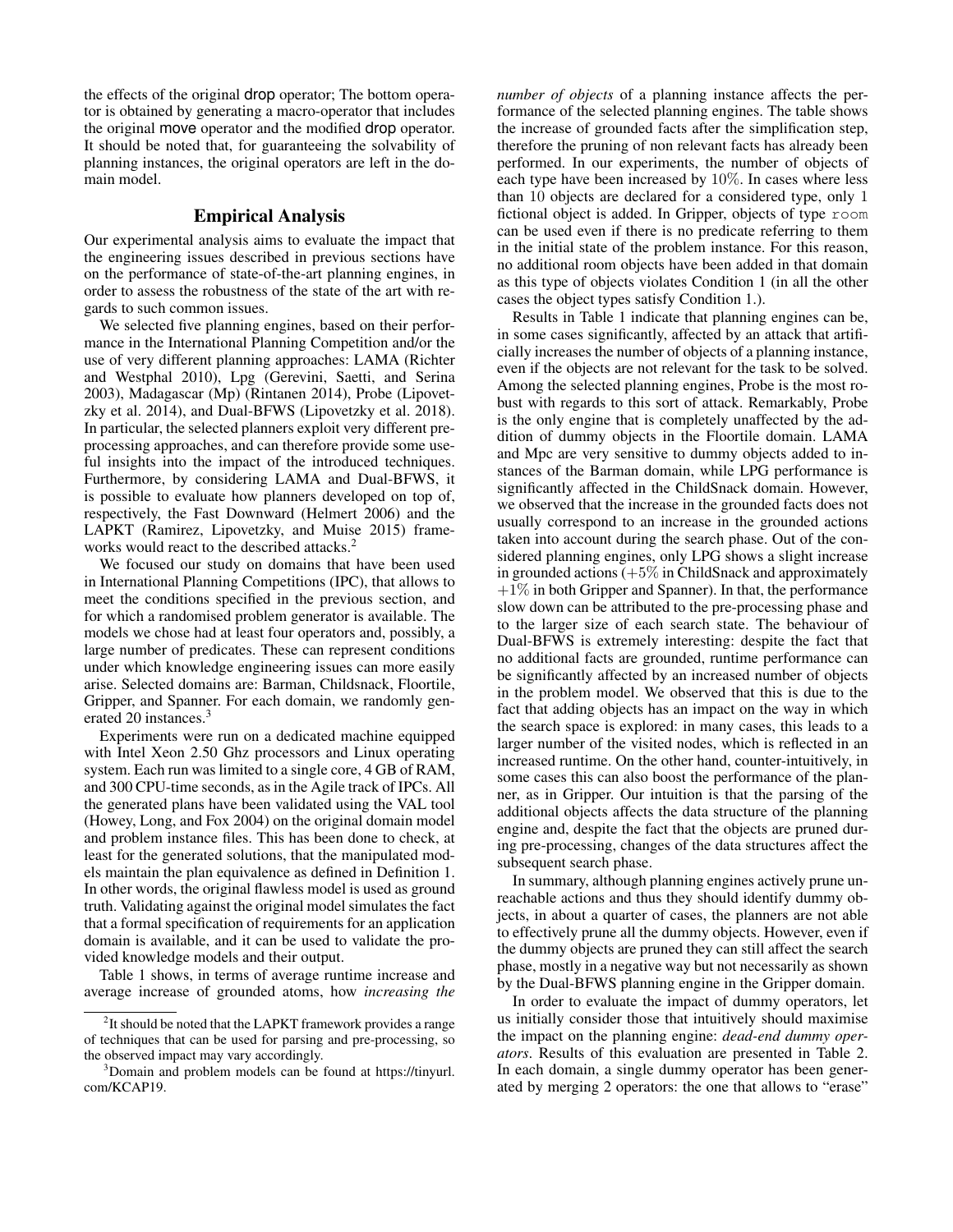Table 1: Results of how increasing the number of objects of a planning instance affects the performance of the selected planning engines. For each engine and domain, we show average percentage of runtime increase (considering only instances solved by both runs), and the average percentage of increase of the number of facts. "–" indicates that no instance has been solved by the planner in the corresponding domain.

|             | Barman    |          | ChildSnack |          | Floortile |          | Gripper  |          | Spanner   |          |
|-------------|-----------|----------|------------|----------|-----------|----------|----------|----------|-----------|----------|
|             | Time      | Facts    | Time       | Facts    | Time      | Facts    | Time     | Facts    | Time      | Facts    |
| Dual-BFWS   | $+4.3\%$  | $0.0\%$  | $+1.0\%$   | $0.0\%$  | $+33.4%$  | $0.0\%$  | $-6.1\%$ | $0.0\%$  | $+48.7\%$ | $0.0\%$  |
| <b>LAMA</b> | $+16.4\%$ | $+2.6\%$ | –          | $+0.3\%$ | $0.0\%$   | $+1.7\%$ | $+2.5\%$ | $+0.1\%$ | $+0.2\%$  | $+5.6\%$ |
| LPG         | $+6.4\%$  | $0.0\%$  | $+56.6%$   | $+1.3\%$ | $+2.0\%$  | $+1.3\%$ | $+3.7\%$ | $+1.0\%$ | $+5.8\%$  | $0.0\%$  |
| Mpc         | $+15.3%$  | $0.0\%$  | $+0.9\%$   | $0.0\%$  | $+3.4\%$  | $0.0\%$  | $+7.8\%$ | $0.0\%$  | $+25.2%$  | $0.0\%$  |
| Probe       | $+0.2\%$  | $0.0\%$  | —          | $+1.8\%$ | $0.0\%$   | $0.0\%$  | $+1.5\%$ | $0.0\%$  | $+0.6\%$  | $0.0\%$  |

Table 2: Impact of dead-end dummy operators on the selected planning engines. For each engine and domain, we show between brackets the average runtime, followed by the average runtime slowdown (averages are calculated by considering only instances solved by both runs), the coverage delta (percentage), and the average increase of the number of actions considered during the search phase.  $\times 1.0$  represents cases where no slowdown is observed: the higher the value, the higher the slowdown. "–" indicates that no instance has been solved by the planner in the corresponding domain.

|               | Time                 | $\Delta$ Coverage | <b>Actions</b> |  |  |
|---------------|----------------------|-------------------|----------------|--|--|
| <b>Barman</b> |                      |                   |                |  |  |
| Dual-BFWS     | $(27.9) \times 2.3$  | $-20.0\%$         | $\times 3.0$   |  |  |
| <b>LAMA</b>   | $(5.7) \times 2.1$   | $0.0\%$           | $\times2.2$    |  |  |
| LPG           | $(7.1) \times 6.4$   | 0.0%              | $\times 3.0$   |  |  |
| Mpc           | $(5.5) \times 1.2$   | $-10.0\%$         | $\times 2.3$   |  |  |
| Probe         | $(2.1) \times 3.7$   | $-5.0\%$          | $\times 3.0$   |  |  |
|               | ChildSnack           |                   |                |  |  |
| Dual-BFWS     | $(43.1) \times 1.4$  | $0.0\%$           | $\times1.7$    |  |  |
| <b>LAMA</b>   |                      |                   | $\times2.0$    |  |  |
| <b>LPG</b>    | $(20.7) \times 11.9$ | $-25.0\%$         | $\times2.0$    |  |  |
| Mpc           | $(0.2) \times 5.8$   | $-6.7%$           | $\times2.0$    |  |  |
| Probe         |                      |                   | $\times1.7$    |  |  |
|               | Floortile            |                   |                |  |  |
| Dual-BFWS     | $(74.9) \times 11.1$ | $-5.0\%$          | $\times 1.5$   |  |  |
| LAMA          | $(7.9) \times 1.1$   | $0.0\%$           | $\times1.5$    |  |  |
| LPG           | $(3.0) \times 3.6$   | $0.0\%$           | $\times1.5$    |  |  |
| Mpc           | $(0.1) \times 2.4$   | 0.0%              | $\times1.5$    |  |  |
| Probe         | $(67.2) \times 2.1$  | $0.0\%$           | $\times1.5$    |  |  |
|               | Gripper              |                   |                |  |  |
| Dual-BFWS     | $(57.1) \times 1.1$  | $-25.0\%$         | $\times$ 5.0   |  |  |
| <b>LAMA</b>   | $(29.5) \times 6.5$  | $-10.0\%$         | $\times$ 5.1   |  |  |
| LPG           | $(3.1) \times 34.4$  | $-35.0\%$         | $\times$ 5.7   |  |  |
| Mpc           | $(7.1) \times 3.4$   | $-50.0\%$         | $\times$ 4.5   |  |  |
| Probe         | $(45.1) \times 3.5$  | $-40.0\%$         | $\times$ 4.9   |  |  |
| Spanner       |                      |                   |                |  |  |
| Dual-BFWS     | $(32.1) \times 1.5$  | $0.0\%$           | $\times 1.8$   |  |  |
| <b>LAMA</b>   | $(9.1) \times 1.4$   | $0.0\%$           | $\times$ 6.4   |  |  |
| <b>LPG</b>    | $(1.9) \times 1.1$   | $0.0\%$           | $\times1.8$    |  |  |
| Mpc           | $(0.5) \times 4.2$   | $-20.0\%$         | $\times1.8$    |  |  |
| Probe         | $(5.6) \times 1.4$   | $0.0\%$           | $\times1.8$    |  |  |

objects from the environment, and another one selected following the criteria mentioned in the previous section. In this analysis, we erase objects listed in the goal state, by modifying the operators that allows to reach goal facts. Added operators are listed at the top of the domain model, following the empirical evidence provided by Vallati et al. (2015), suggesting that operators listed early are considered more often during the search process. We therefore assume that in this way, the detrimental impact on planning performance is maximised.

In terms of runtime, all the considered planning engines are very negatively affected by the additional dummy operator. LPG is the planning engine that generally gets the strongest slowdown: in the Gripper domain, it takes on average more than 34 times longer to solve a planning instance. In many cases, the injection of an additional dummy operator can reduce the coverage of most of the engines. It is worth remarking that performance reduction is not directly related to the increase in the number of grounded actions. In other words, the fact that a given engine grounds a larger number of actions than another planning engine, does not automatically result in the former planning engine being slower than the latter. According to our analysis, the larger number of actions leads to the generation of more search nodes that has quite a significant impact on runtime. As an example, in the Gripper domain Dual-BFWS generates on average 10% more nodes.

To better clarify the impact of dead-end dummy operators, we also performed experiments by considering "minimalistic" dummy operators. They satisfy the introduced criteria, but are generated as follows. From an operator that achieves goal facts, the "goal achieving" effect is removed. No additional preconditions or effects are considered. A sample "minimalistic" dummy operator is shown in the top part of Figure 2. The considered planning engines' performance are negatively affected also by this malicious input, but in a less substantial way. As an example, the results achieved by the considered planning engines in the Barman domain are shown in Table 3. The use of more complex dead-end dummy operators result in a stronger impact on planning performance, but the extension of domain models with minimally-modified operators still leads to noticeable performance degradation. In the other domains, similar figures can be derived.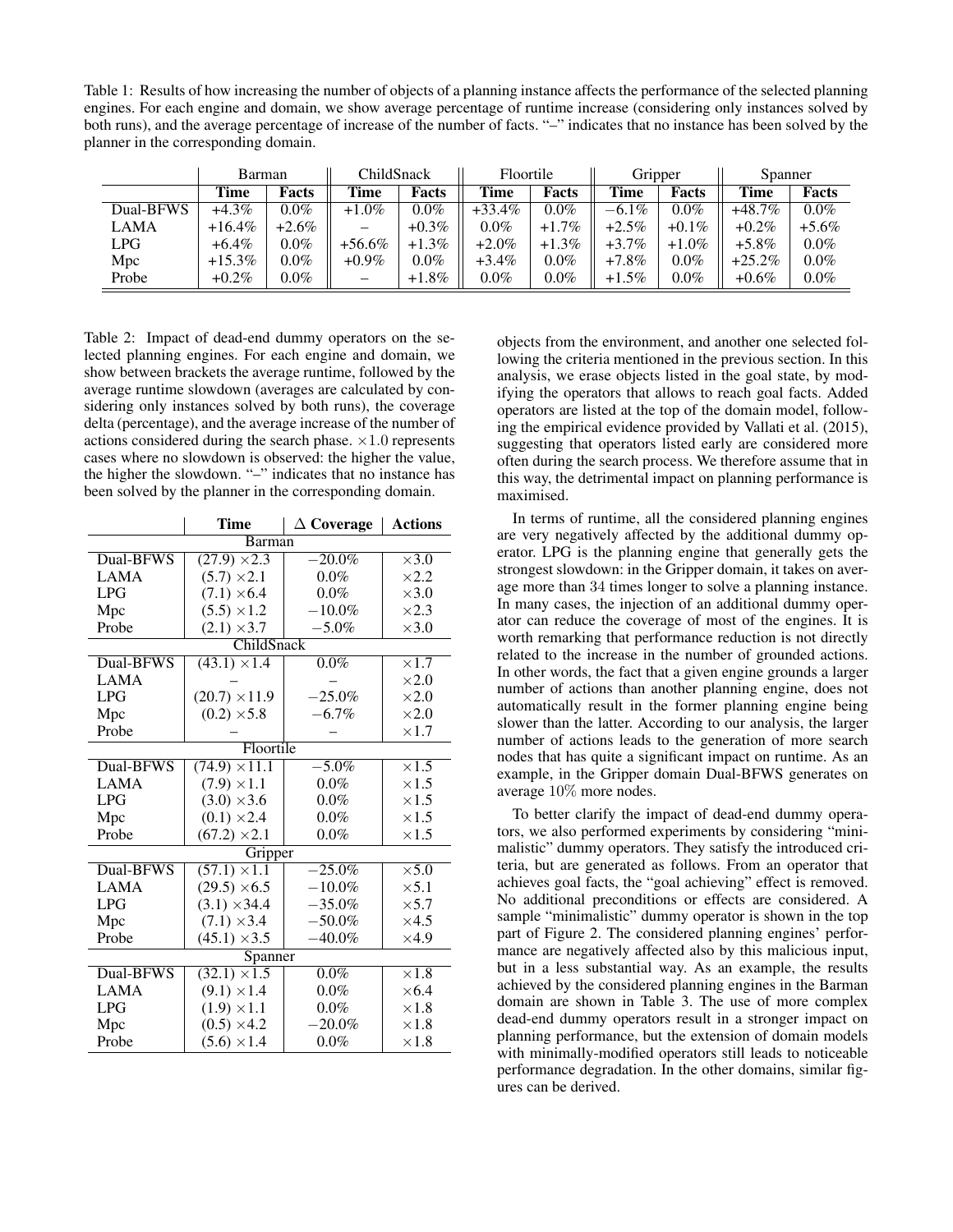Table 3: Barman: impact of a "minimalistic" dead-end dummy operator on the selected planning engines, in terms of runtime slowdown (average runtime), coverage, and average increment of the number of actions grounded and considered during the search phase.

|             | Time                | $\triangle$ Coverage | <b>Actions</b> |  |  |
|-------------|---------------------|----------------------|----------------|--|--|
| Barman      |                     |                      |                |  |  |
| Dual-BFWS   | $(27.9) \times 1.9$ | $-5.0\%$             | $\times$ 1.3   |  |  |
| <b>LAMA</b> | $(5.7) \times 1.3$  | $0.0\%$              | $\times$ 1.3   |  |  |
| <b>LPG</b>  | $(7.1) \times 2.3$  | $0.0\%$              | $\times$ 1.3   |  |  |
| Mpc         | $(5.5) \times 1.1$  | $-10.0\%$            | $\times$ 1.3   |  |  |
| Probe       | $(2.1) \times 1.4$  | $0.0\%$              | $\times$ 1.3   |  |  |

We also empirically tested the impact on planning engines' performance of the introduced *inapplicable dummy operators*. As expected, state-of-the-art planning engines can identify and prune such operators. In most of the benchmarks the considered engines proved to be robust with regards to this sort of attack: they were able to remove all the grounded inapplicable operators, with very limited overhead in terms of runtime. However, this is not the case in the Gripper domain, as shown by the results presented in Table 4. The mutex relationship between the (at ?ball ?loc) and (carry ?robot ?ball ?gripper) predicates is not correctly identified, and we exploited it in a "macro" composed by the move and drop operators sequence. The inability to recognise the mutex, and the fact that a large number of objects are involved in the tasks, lead to a significant surge in runtimes. Mpc is the only considered planning engine that is able to prune the added operator, but at the cost of a significant increase in terms of runtime and memory consumption of the pre-processing stage.

With regards to the impact of dead-end and inapplicable dummy operators on the quality of generated plans, we did not observe any significant variation. While it is true that the generated plans may differ, it is not the case that the use of domain models extended with the dummy operator leads to worse solutions.

Summarising, the presented results demonstrate that increasing the number of objects of problem instances can be a viable way for slowing down the planning process of domain-independent planning engines. Furthermore, from Tables 2 and 3, it can be seen that an attack based on modifying the domain model with an additional dummy operator, that is guaranteed to generate dead ends thus will never appear in a valid solution plan, can significantly reduce the performance of the selected domain-independent planning engines. Instead, attacks based on the injection of inapplicable operators in the domain model showed a limited impact performance, but can still be fruitfully exploited in some domains. Finally, it is worth emphasising that the two type of attacks have a different impact on performance: adding dummy objects has a more limited effect on planning engines than injecting of a dummy operator into the domain model.

Table 4: Impact of an inapplicable dummy operator on the selected planning engines, in terms of runtime slowdown (average runtime), coverage, and average increment of the number of actions grounded and considered during the search phase, in Gripper.

|             | Time                | $\Delta$ Coverage | Actions      |  |  |
|-------------|---------------------|-------------------|--------------|--|--|
| Gripper     |                     |                   |              |  |  |
| Dual-BFWS   | $(57.1) \times 1.0$ | $-20.0\%$         | $\times$ 3.0 |  |  |
| <b>LAMA</b> | $(29.5) \times 3.5$ | $-10.0\%$         | $\times$ 3.7 |  |  |
| <b>LPG</b>  | $(3.1) \times 16.1$ | $-20.0\%$         | $\times$ 5.2 |  |  |
| Mpc         | $(7.1) \times 1.3$  | $-30.0\%$         | $\times1.0$  |  |  |
| Probe       | $(45.1) \times 2.5$ | $-40.0\%$         | $\times$ 3.7 |  |  |

# **Discussion**

We reckon that the domain models used in our empirical analysis, and in general most of the benchmarks used in the International Planning Competition, are usually much less complex than those exploited in real-world applications. This is because such benchmarks are primarily chosen to be "challenging" for the participating planning engines, rather than to describe the actual issues that engines would have to face in real-world applications (Vallati, Chrpa, and Mc-Cluskey 2018). Worryingly, this implies that the impact of described knowledge engineering issues of models exploited in planning applications is expected to be amplified. In more complex models, difficulties for planning engines are usually exacerbated. In a nutshell, this can possibly imply that automated planning has been deemed not to be useful in some applications because poorly engineered models were used for trialling purposes.

Our experimental analysis does not include portfoliobased planners, even though they showed in recent competitions to be able to consistently deliver outstanding performance (see, e.g., (Cenamor, de la Rosa, and Fernández 2016; Seipp et al. 2015; Gerevini, Saetti, and Vallati 2014)). This is because the exploitation of different planning engines, combined in various ways, would make it hard to understand the actual impact of the attacks, and to isolate the step of the planning process that has been mostly affected. Out intuition with regards to portfolio approaches is that, since portfolios are composed by "basic" planning engines, if each basic engine is slowed down, also their combination will be negatively affected, probably to a similar degree. However, it may be the case that some configurations of planning engines could magnify the impact of the issues of domain models, but that has to be assessed in a very detailed caseby-case analysis.

#### Conclusion

Automated planning techniques are currently exploited in a wide range of real-world applications. Their widespread exploitation, and the fact that practitioners and non-planning experts are now in the position of testing planning techniques by themselves, raises questions about the robustness of planning engines with regards to issues in the provided input. To raise awareness on the weaknesses of planning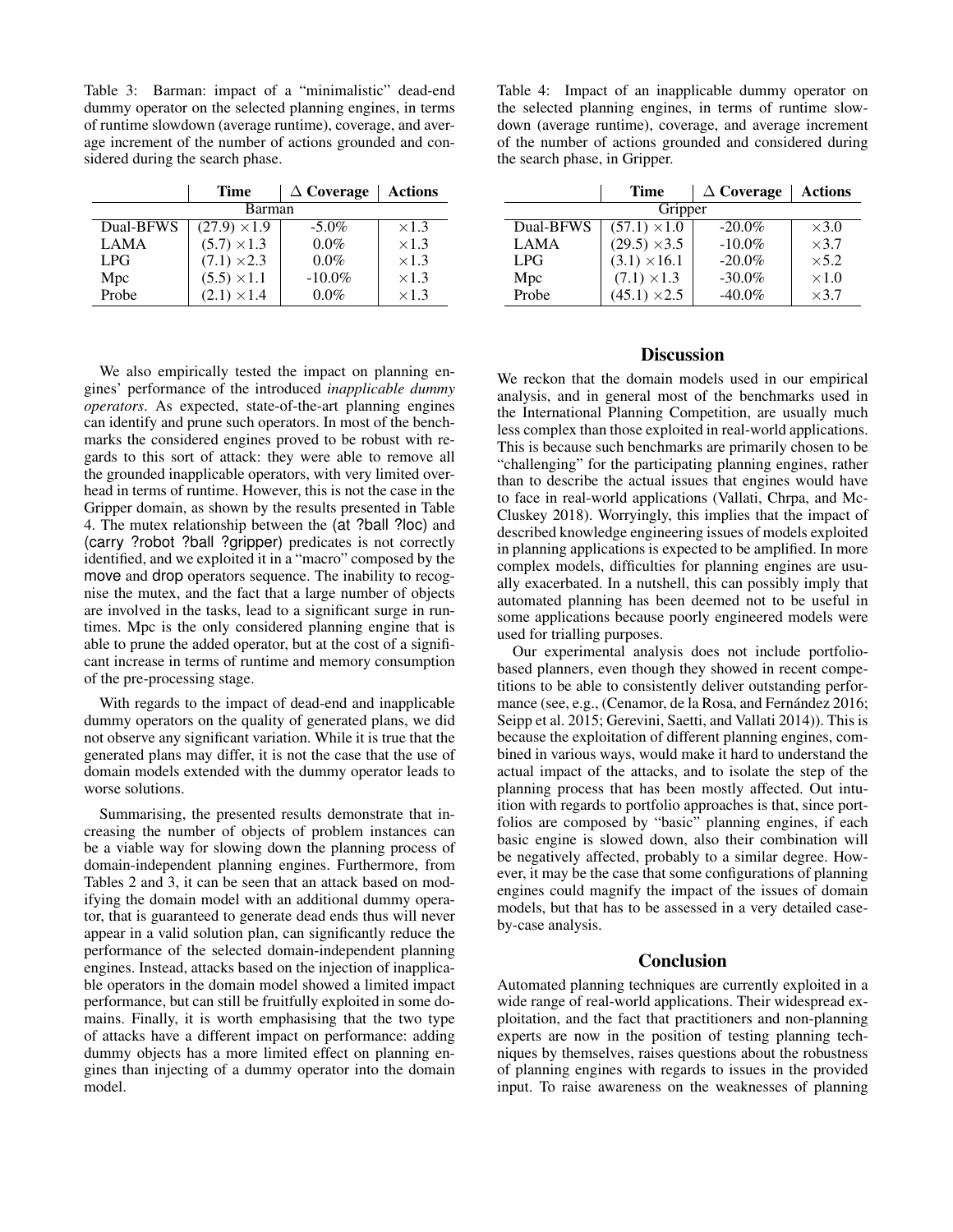frameworks, in this work we took an attacker's perspective. We provided three examples of attacks targeting the input models, that aims at reducing (or even disrupting) the performance of a planning engine without the possibility of being discovered by the analysis of the generated plans, and that are also representative of typical knowledge engineering issues that may arise. Our experimental analysis demonstrated that state-of-the-art planning engines can be strongly affected by such (to some extent trivial) issues.

Given the observed results, it is pivotal to investigate techniques and approaches that can improve the robustness of planning engines, in terms of their resilience to issues in the provided input models. This can be done, for instance, by performing more in-depth pre-processing steps before the actual grounding step. There is also an incumbent need for more supportive Knowledge Engineering techniques, that can perform both static and dynamic validation of planning models. Such tools would support the analysis of input models, and would make much harder for an attack to be undetected, or to affect the performance of a planning engine. On this matter, results from the recent International Competition on Knowledge Engineering for Planning and Scheduling (ICKEPS) highlighted the lack of tools and approaches for supporting a principled engineering of planning models (Chrpa et al. 2017). It is also worth noting that approaches such as DISCOPLAN (Gerevini and Schubert 2000) are able to detect invariants, and would help in improving the robustness of planning engines. For some reasons, such techniques are not exploited in most of the ready-to-use engines.

We see several avenues for future work. First, we are interested in evaluating the impact of the proposed attacks on different types of planning, e.g. optimal, and with different versions of the PDDL language. Second, we plan to evaluate the impact of knowledge engineering issues can affect the quality of generated plans. Finally, we aim at investigating appropriate techniques for supporting knowledge engineers in the tedious task of encoding planning knowledge, in order to limit the arising of potentially disruptive issues in the generated models.

### Acknowledgements

This research was funded by the Czech Science Foundation (project no. 18-07252S).

# References

Brafman, R. I.; Domshlak, C.; Engel, Y.; and Tennenholtz, M. 2009. Planning games. In *IJCAI, Proceedings of the 21st International Joint Conference on Artificial Intelligence*, 73–78.

Brooks, F. P. 1987. No silver bullet: Essence and accidents of software engineering. *IEEE Computer* 20:10–19.

Capitanelli, A.; Maratea, M.; Mastrogiovanni, F.; and Vallati, M. 2018. On the manipulation of articulated objects in human-robot cooperation scenarios. *Robotics and Autonomous Systems* 109:139–155.

Cenamor, I.; de la Rosa, T.; and Fernández, F. 2016. The ibacop planning system: Instance-based configured portfolios. *J. Artif. Intell. Res.* 56:657–691.

Chrpa, L.; McCluskey, T. L.; Vallati, M.; and Vaquero, T. 2017. The fifth international competition on knowledge engineering for planning and scheduling: Summary and trends. *AI Magazine* 38(1):104–106.

Fox, M., and Long, D. 2006. Modelling mixed discretecontinuous domains for planning. *Journal of Artificial Intelligence Research* 27:235–297.

Fox, M.; Long, D.; and Magazzeni, D. 2012. Plan-based policies for efficient multiple battery load management. *J. Artif. Intell. Res.* 44:335–382.

Geffner, H., and Bonet, B. 2013. *A Concise Introduction to Models and Methods for Automated Planning*. Synthesis Lectures on Artificial Intelligence and Machine Learning. Morgan & Claypool Publishers.

Gerevini, A., and Schubert, L. K. 2000. Discovering state constraints in DISCOPLAN: some new results. In *Proceedings of AAAI*, 761–767.

Gerevini, A. E.; Saetti, A.; and Serina, I. 2003. Planning through stochastic local search and temporal action graphs in LPG. *Journal of Artificial Intelligence Research (JAIR)* 20:239–290.

Gerevini, A.; Saetti, A.; and Vallati, M. 2014. Planning through automatic portfolio configuration: The pbp approach. *J. Artif. Intell. Res.* 50:639–696.

Ghallab, M.; Nau, D.; and Traverso, P. 2004. *Automated Planning: Theory & Practice*. Morgan Kaufmann Publishers.

Helmert, M. 2006. The fast downward planning system. *J. Artif. Intell. Res.* 26:191–246.

Hoffmann, J. 2015. Simulated penetration testing: From "dijkstra" to "turing test++". In *Proceedings of the Twenty-Fifth International Conference on Automated Planning and Scheduling, ICAPS*, 364–372.

Howey, R.; Long, D.; and Fox, M. 2004. VAL: automatic plan validation, continuous effects and mixed initiative planning using PDDL. In *16th IEEE International Conference on Tools with Artificial Intelligence (ICTAI 2004)*, 294–301.

Kvarnström, J., and Doherty, P. 2010. Automated planning for collaborative uav systems. In *Control Automation Robotics & Vision (ICARCV), 2010 11th International Conference on*, 1078–1085.

Laskov, P., and Lippmann, R. 2010. Machine learning in adversarial environments. *Machine Learning* 81(2):115–119.

Lipovetzky, N.; Ramirez, M.; Muise, C.; and Geffner, H. 2014. Width and inference based planners: Siw, bfs(f), and probe. In *Proceedings of the 8th International Planning Competition (IPC-2014)*.

Lipovetzky, N.; Ramirez, M.; Frances, G.; and Geffner, H. 2018. Best-first width search in the ipc2018: Complete, simulated, and polynomial variants. In *The Ninth International Planning Competition. Description of Participant Planners of the Deterministic Track*.

McCluskey, T. L., and Vallati, M. 2017. Embedding automated planning within urban traffic management operations. In *Proceedings of the Twenty-Seventh International Confer-*